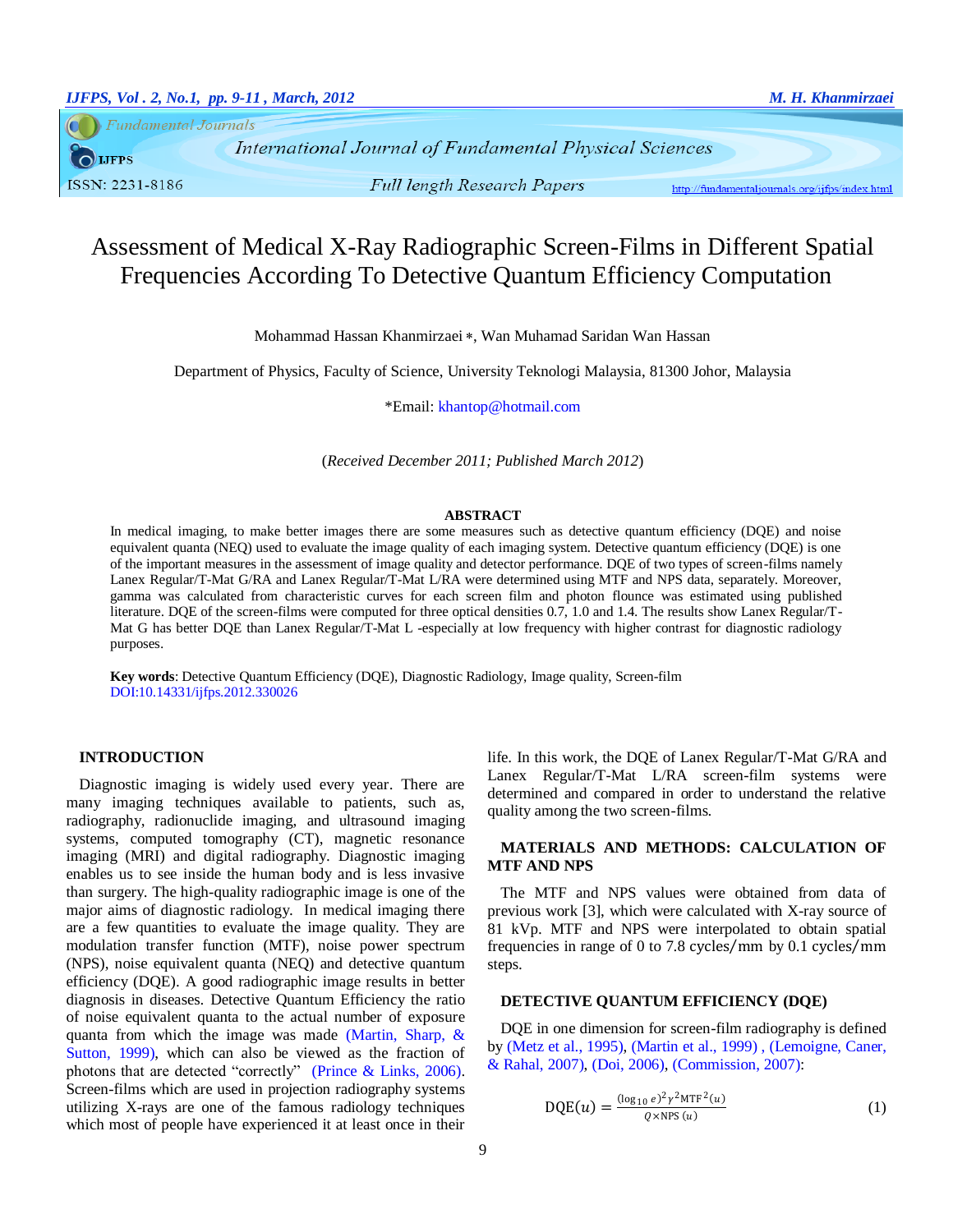#### *IJFPS, Vol . 2, No.1, pp. 9-11 , March, 2012 M. H. Khanmirzaei*

Where  $u$  is the spatial frequency in terms of cycles/mm,  $\gamma$  is the gamma of film,  $MTF(u)$  is the modulation transfer function in one dimension,  $NPS(u)$  is noise power spectrum (Weiner spectrum) in one dimension and *Q* is photon flounce (quanta incident on the detector per unit area) in terms of photons per mm<sup>2</sup>. In some texts photon flounce is presented by symbol  $\Phi$ [\(Johns, 1983\)](#page-2-6), [\(Beutel, 2000\)](#page-2-7).

#### **CALCULATION OF GAMMA OF FILM**

Gamma of film can be calculated as the slope of the straight line of the characteristic curve (optical density versus logarithmic exposure) [\(Curry et al., 1990\)](#page-2-8) of the screen-film using the equation [\(Dainty & Shaw, 1974\)](#page-2-9), [\(Bushberg, 2002\)](#page-2-10)

$$
\gamma = \frac{D_2 - D_1}{\log_{10} X_2 - \log_{10} X_1} = \frac{D_2 - D_1}{\log_{10} (X_2 / X_1)}
$$
(2)

where  $D_1$  and  $X_1$  are the optical density and exposure of one point on the graph and  $D_2$  and  $X_2$  are the corresponding values for another point on the straight line portion of the characteristic curve. The characteristic curves of two mentioned screen-films were calculated using data from previous work[\(Hassan, Saridan, Munajat, & Sahibuddin, 2004\)](#page-2-11).

## **ESTIMATION OF PHOTON FLUENCE**

To estimate photon flounce, the formula relating photon flounce to exposure was used, [\(Hendee & Ritenour, 2002\)](#page-2-12),

$$
\frac{\Phi}{X} = \frac{0.00873 \text{ (J)}}{h\nu(\mu_{ab}/\rho)_{air} \text{ (kg.R)}}
$$
(3)

where  $\Phi/x$  is photon fluence per roentgen in unit of (photons  $m^{-2}$  R<sup>-1</sup>), *X* is exposure in Roentgen, (*hv*) is energy in joules and  $(\mu_{ab}/\rho)_{air}$  is mass absorption coefficient in air (m<sup>2</sup>/kg). Moreover, mass absorption coefficient in air was interpolated for 81 kVp from standard tables [\(Hubbell & Seltzer, 1996\)](#page-2-13). According to standard (IEC, 2008) flounce must be in unit of (photons/mm<sup>2</sup> .  $\mu$ Gy), and the photon fluence was changed to this unit. Finally, logarithmic exposures in optical densities 0.7, 1.0 and 1.5 were calculated from characteristic curves for each screen-film and multiplied by Φ/x to obtain photon fluence *Q* (or  $\Phi$ ) which must be in unit of (photons/mm<sup>2</sup> .μGy). Three optical densities 0.7, 1.0 and 1.5 were used to compare screenfilms performance at low, medium and high optical densities [\(Monnin, Gutierrez, Bulling, Lepori, & Verdun, 2005\)](#page-2-14).

## **RESULTS AND DISCUSSION CHARACTERISTIC CURVES**

Figure 1 shows the characteristic curves of Lanex Regular/T-Mat G/RA and Lanex Regular/T-Mat L/RA. From the slope of straight part of characteristic curves, it is clear that Lanex Regular/T-Mat G/RA has bigger gamma value and higher contrast than Lanex Regular/T-Mat L/RA.



Fig.1. X-Ray Characteristic curves of the screen-films.

Moreover, two curves show that they are almost the same at toe, but are different near the shoulder. Gamma value for Lanex Regular/T-Mat G/RA from straight part of the curve was calculated, for optical densities 1.3 and 2.5 with their relative exposures, equal to 3.51 and similarly for Lanex Regular/T-Mat L/RA for optical densities 1.2 and 2.0 with their relative exposures, equal to 2.50. The values were derived from the curves using interpolation method.

#### **MTF AND NPS**

MTF and NPS of the two screen-films are shown in figures 2 and 3, respectively.



Figure 2 shows slightly better MTF for Lanex Regular/T-Mat  $G/RA$  for spatial frequencies between 0.5 and 3.0 cycles/mm, but slightly better MTF for Lanex Regular/T-Mat L/RA for spatial frequencies between 5.2 and 7.0 cycles/mm. In other